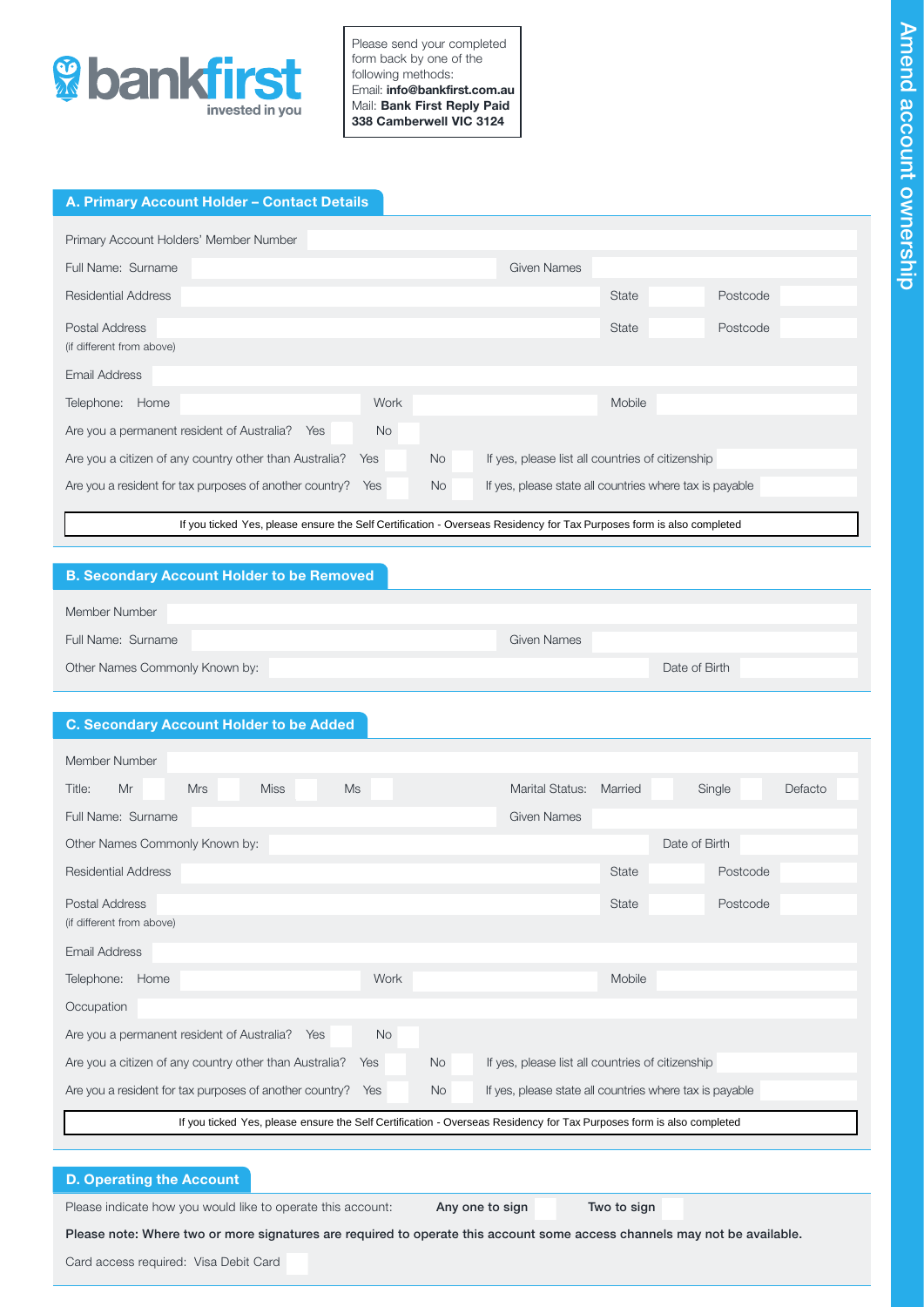| E. The Secondary Account Holder (as detailed in section B OR C) is to be added OR removed from the following accounts |  |
|-----------------------------------------------------------------------------------------------------------------------|--|
| All Transaction / Savings Accounts <b>OR</b> Nominate a specific account (e.g. S1, S2, S1.1 etc)                      |  |
| All Term Deposit Accounts $OR$ Nominate a specific account (e.g. 115, 116, 18 etc)                                    |  |
| Visa Credit Card (an application must be completed to renegotiate into your name only)                                |  |
|                                                                                                                       |  |
|                                                                                                                       |  |

### F. Politically Exposed Person

A Politically Exposed Person is an individual or immediate family member, or close associate of the individual who holds, or has held a prominent public position either domestically or internationally in a government body or an international organisation. For example heads of state, country or government, senior politicians, government or political party officials, judicial or military officials, senior foreign representative, ambassador or high commissioner, central bank governor, directors or senior executives of any state enterprise or of international organisations. With regard to the above definition, do you believe yourself, a member of your immediate family or a close associate, to be a Politically Exposed Person?

|  | <b>Primary Account Holder</b> Yes |  | No. | <b>Secondary Account Holder</b> Yes |  | No. |
|--|-----------------------------------|--|-----|-------------------------------------|--|-----|
|--|-----------------------------------|--|-----|-------------------------------------|--|-----|

## G. Important Information About Your Privacy

#### What information can be used and disclosed?

The Privacy Act allows Victoria Teachers Limited trading as Bank First ('we', 'us', 'our') ACN 087 651 769 to use and disclose personal information we collect about you for the primary purpose for which it was collected and for related secondary purposes that you would reasonably expect.

#### When and why do we collect information?

Before, during or after the provision of our products and services to you, we may collect your personal information for the purpose of providing products and services to you and managing our business.

Some laws require us to obtain personal information about you before we provide you with particular products or services or process particular transactions in which you are involved – e.g. laws relating to anti-money laundering and counter-terrorism financing, consumer credit, taxation and real property transactions.

If you do not provide us with the personal information that we request, we may not be able to consider your application for credit or provide other products and services.

### Who can give or collect information?

For the purpose of providing products and services to you and managing our business, we may give your personal information to:

- external service providers to us, such as organisations which we use to verify your identity, payment systems operators, mailing houses and research consultants
- insurers and re-insurers, where insurance is provided in connection with our services to you
- superannuation funds, where superannuation services are provided to you
- debt collecting agencies, if you have not repaid a loan as required
- our professional advisors, such as accountants, lawyers and auditors
- your representative, for example, lawyer, mortgage broker, financial advisor or attorney, as authorised by you, or
- government and regulatory authorities, if required or authorised by law.

### Disclosure to overseas recipients

We may disclose your personal information to overseas recipients. The countries in which such recipients are likely to be located include the United States of America, the United Kingdom and countries within Europe.

However, if we do disclose information to overseas recipients, we will do so on the basis that the information will be used only for the purposes set out in this document.

### Personal information about third parties

You represent that, if at any time you supply us with personal information about another person (for example a referee), you are authorised to do so; and you agree to inform that person about who we are, how to contact us, how to obtain our Privacy Policy, and that we will use and disclose their personal information for the purposes set out in this Permission and that they can gain access to that information.

#### Security, privacy policy, and marketing preference

#### **Security**

We take all reasonable steps to ensure that all your personal information held by us (on our website or otherwise), is protected from misuse, interference and loss, and from unauthorised access, disclosure or modification.

### Privacy Policy

Our Privacy Policy, located on our website at bankfirst.com.au, provides additional information about how we handle your personal information. It explains how you can ask for access to personal information we hold about you and seek correction of that information. It also explains how you can complain about a breach of the Privacy Act or the Privacy (Credit Reporting) Code, and how we will deal with your complaint. We will give you a copy of our Privacy Policy on request.

#### Marketing preferences

We may use information about you to inform you about products and services. including those of third parties, unless you ask us not to. We may do so even if you are on the Do Not Call Register, unless you ask us not to.

### Consumer Data Right

The Consumer Data Right gives you the right to:

- access some of the data (including personal information) held about you by us and by other data holders ('CDR Data')
- consent to an accredited third party accessing your CDR Data held by us, and • consent to us accessing your CDR Data held by another data holder.

We have a policy about our management of CDR Data which is available through our website. You can also get an electronic or hard copy from us on request.

© Copyright exists in this document

## H. Consent to Electronic Verification of Identity

The Bank is required by Law to verify your identity prior to providing a financial product or service. To verify your identity electronically, the Bank requires your consent for us to provide personal details such as your name, address and date of birth to one of our credit reporting bodies who will electronically match the information against the details including credit file information, held on their database. The Bank will then receive an overall assessment from the credit reporting body of the matching data which will be used solely for the purpose of verifying your identity, in accordance with the AML/CTF Act.

An alternative means of verifying your identity is available using a documentation-based procedure if you choose not to consent to Electronic Verification. Please tick the box below if you consent to the Bank verifying your identity electronically.

### Primary Account Holder Joint Account Holder/Signatory

Please sign on next page